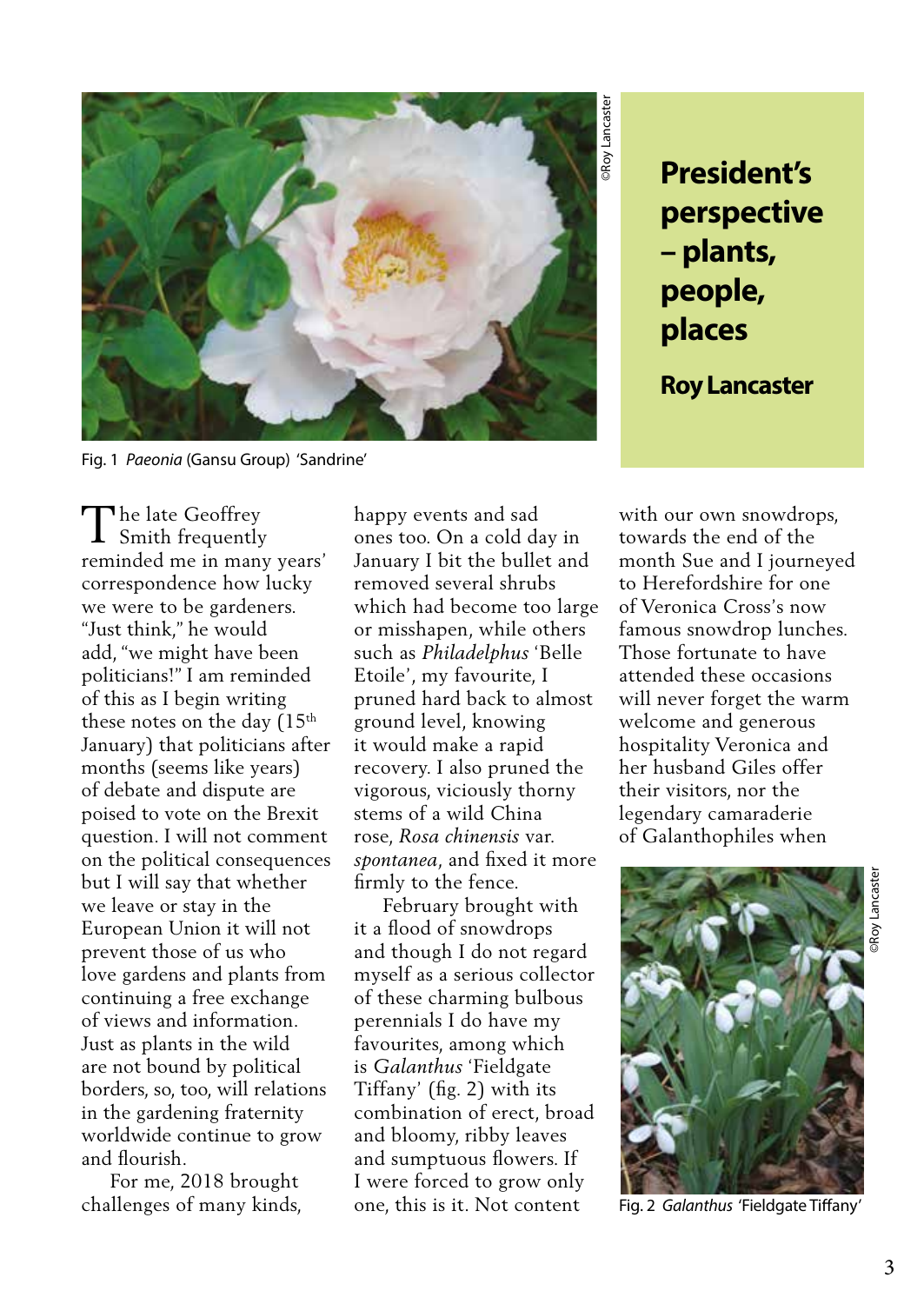

Fig. 3 *Ribes laurifolium* 



Fig. 4 *Echinocactus grusonii* 



Fig. 5 *Hacquetia epipactis* 

enjoying and discussing their favourite flowers. Veronica's collection is spread over a large area of garden with some woodland but she is also known for her wider interests in perennials, trees and shrubs.

 On the day, I was surprised and delighted to note a fine young specimen of *Sorbus helenae*, a rare Chinese rowan, while the shrub which attracted most admiration was a superb specimen of evergreen *Ribes laurifolium* (fig. 3), a male form in full flower growing against a low wall. It was said to be derived from a well-known example growing against the wall of the late plantswoman and Galanthophile Amy Doncaster's house, just around the corner from our home in Chandler's Ford, Hampshire.

 Two days later, the thermometer registered –2°C as 'The Beast from the East' arrived. On the morning of 1st March we drew back our bedroom curtains to find it snowing and later, on the radio, we heard that the Met Office had issued a Red Alert as The Beast was locking horns with Storm Emma coming in from the south. Subsequently, a visit to Abbotsbury Subtropical Gardens revealed damage to some of the exotic plants for which this garden is famous, including *Echium pininana, Aeonium arboreum* and *Buddleja* 

*madagascariensis*, while others such as hedychiums and tree ferns suffered damage to their foliage. Generally speaking, I was more surprised by those plants which had escaped damage, and on my next visit in July a firsttime visitor would not have guessed what had occurred. The power of some plants to recover from cold never fails to surprise me, though a good deal depends on the growing conditions and available shelter. The biggest problem, according to curator Steve Griffith, occurs when cold and wet combine, especially in the soil. I was amused to see that Steve had provided small umbrellas for some of the more succulent plants including *Echinocactus grusonii* (fig. 4). Like all skilled and experienced gardeners, Steve has many tricks in his armoury which have served him well in protecting his charges.

 A highlight of the month for Sue and me was a trip to Tiverton to attend the HPS AGM and Lecture Day, which we much enjoyed. It is on occasions such as this that I am reminded how lucky I am to be a member let alone the President of our Society, and I made full use of this opportunity to meet fellow members, some from afar, and experience at first hand the dedication and hard work brought by the Society's officers to steering the Society on a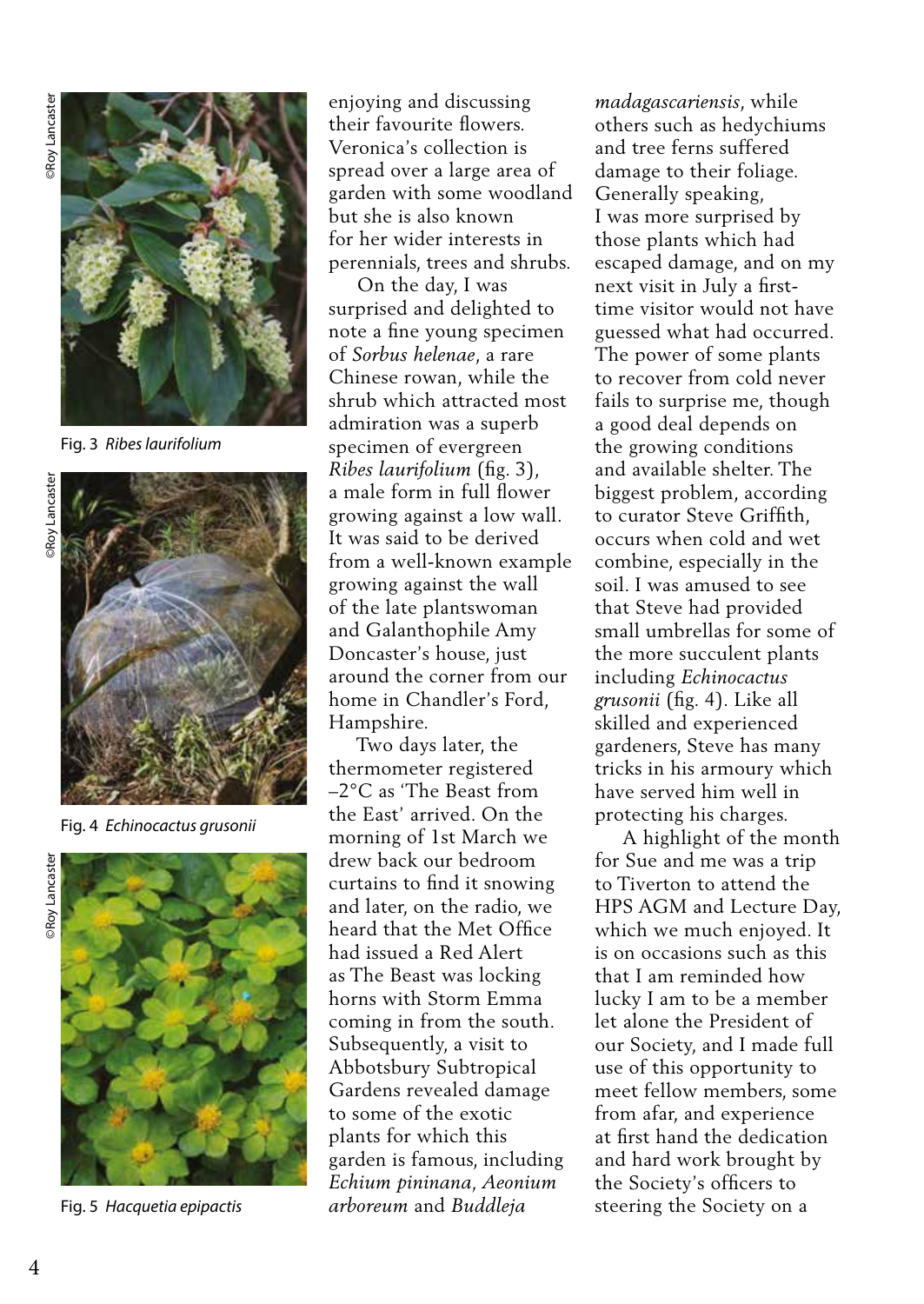safe and sound course while providing its members with a rich menu of activities and opportunities. Well done the Devon Group and the speakers too, who are among the best in the business.

 In March I was sad to hear of the death of John Kenyon, who I came to know quite well during my time as a presenter with BBC's *Gardeners' World* in the 1980s. As producer and director, he encouraged me to share the stories of plants I saw in the gardens we visited, but whenever I used a botanical name, especially an unfamiliar one, I would hear him on feedback asking "Has it got a common name?" Eventually he gave up!

 A journey in April took us to Arabella Lennox-Boyd's garden, Gresgarth in north Lancashire. We had two tours of the garden, which is beautifully designed in a rugged landscape, but we only managed to see and discuss a thimbleful of the many plants she grows including *Hacquetia epipactis* (fig. 5), an old favourite of mine from my two years as a student gardener at the Cambridge University Botanic Garden. It grew in a bed by a stream accompanied by an equally attractive planting of *Pulmonaria* 'Mawson's Blue'. The tree planting, with lots of rarities, extends up a wooded valley and I will never forget the steep slopes covered with bluebells and greater woodrush (*Luzula* 

*sylvatica*) leading down to the rushing tea-coloured river below. We sped homewards south along the M6 with a gift of treepeony seedlings rattling in their box in our car boot.

 In May a small film crew visited our garden to record an interview and film some of my Chinese plants for a series of programmes being made for Chinese television. The Chinese producer, a young man, explained that it had been requested by their government following the successful showing in China of the groundbreaking BBC series *The Blue Planet*. They had been

asked to make a series of their own, highlighting the importance of Chinese native flowers and plants and how they had benefited gardens in the West. It was a warm sunny day and right on cue I had two very special candidates waiting to make their Chinese TV debut: *Paeonia* (Gansu Group) 'Sandrine' (fig. 1), a beautiful Chinese tree peony, and the even more eye-catching Chinese Dove tree, *Davidia involucrata*, a smaller-growing form named 'Sonoma' (fig. 6) which despite its relatively small size (2m) and youth was flaunting around a hundred large, pendent



Fig. 6 *Davidia involucrata* 'Sonoma'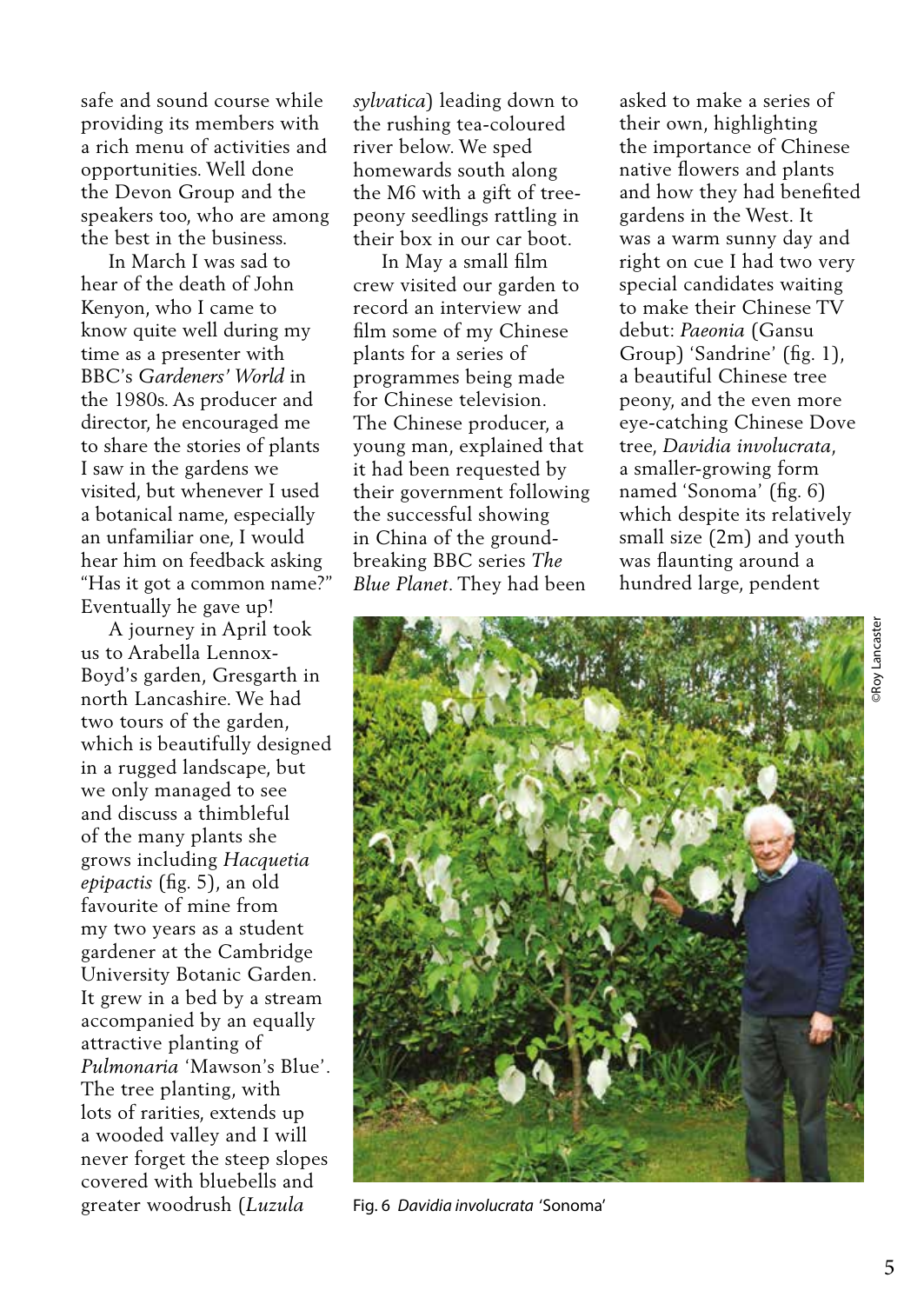

Fig. 7 *Philadelphus purpurascens* 



Fig. 8 *P. maculatus* 'Sweet Clare'



Fig. 9 *Deutzia* x *hybrida* 'Iris Alford'

white handkerchief-like blooms. The film crew were delighted.

 Deutzias and philadelphus are among the most reliable of hardy shrubs for late-spring/ early-summer flowering and there are plenty to choose from. In early June in our garden I was thrilled to find *Philadelphus purpurascens*  (fig. 7) opening its exquisitely scented, white cup-shaped blooms with yellow anthers and purpletinted calyces poised along arching branches. I have grown it for only a couple of years and it pleased me no end to see its first flowering. In a neighbouring border I also grow *P. maculatus* 'Sweet Clare' (fig. 8), a smaller, more mounded shrub producing a myriad little cup-shaped, sweetly fragrant blooms which are white with a pale purple eye. This one is tailor-made for smaller gardens and spaces.

 In another border I have *Deutzia* x *hybrida* 'Iris Alford' (fig. 9), named by an ex-Hillier nursery foreman the late 'Alf' Alford for his wife. This is a splendid, rumbustious shrub, capable of making a magnificent mound of arching stems flooded in June with flowers of a deep purple-pink in bud, opening white inside, deep purple-pink on the reverse. As with all my deutzias and philadelphus, I prune the flowering stems back to a lower bud after the blooms are spent.

 For many years I have grown *Ophiopogon bodinieri (*fig. 10) in a border beneath shrubs. While making excellent ground cover, it had never flowered until last year in June when Sue, having decided to severely reduce its spread, discovered a small patch displaying its slender, erect racemes of small but pretty, nodding, blue bell-flowers. I decided to pot on a few divisions to share with friends but each gift will come with a warning as to its rhizomatous ramblings. My hope is that restricting it to a pot might promote more regular flowering. It was introduced to cultivation from Yunnan, China by Chris Brickell and Alan Leslie (B&L 12505) in 1998.

 In mid-June I found myself visiting the Sir Harold Hillier Gardens with our recently married daughter Holly with the object of showing her plants suitable for the small garden she and her husband Dan have inherited at their home in Petersfield. She decided on several hardy and reliable perennials including *Rudbeckia fulgida* var. *sullivantii* 'Goldsturm', then was blown away by a bold clump of banana *Musa basjoo* (fig. 11), a whole colony of it thriving in sheltered beds where it's well protected and the crowns heavily mulched over winter.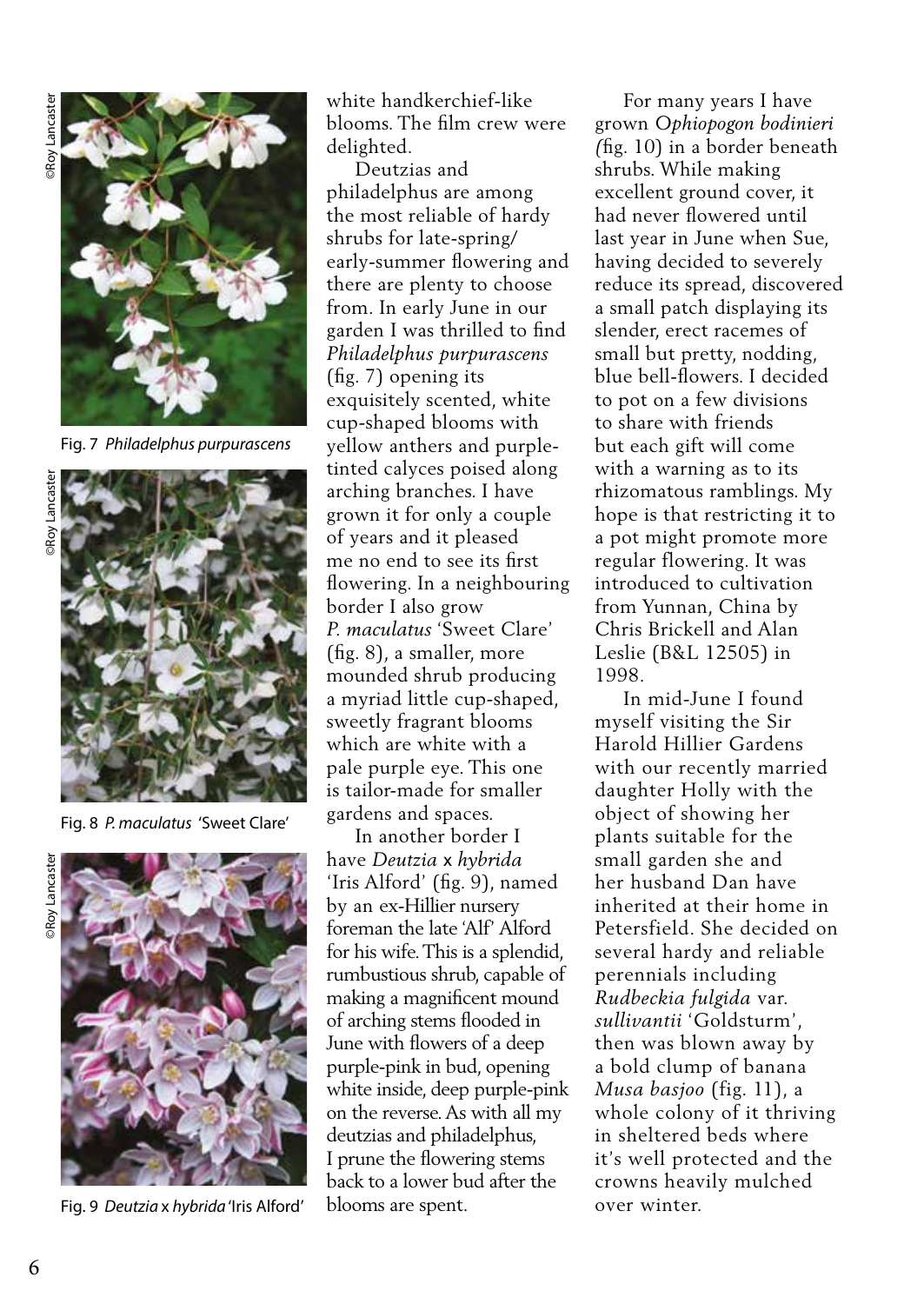Of course she had to try one, which I eventually managed to locate and buy at a nursery in Cornwall who kindly brought it with them for collection at the RHS Hampton Court Flower Show the following month.

 In June, one of the most interesting perennials flowering for the first time with me was *Phlomis atropurpurea* (fig. 12). It hails from N W Yunnan, China, and has basal clusters of long-stalked, heart-shaped, puckered leaves and erect stems to 30cm tall, bearing congested whorls of small flowers coloured a very dark purple, almost black at a glance. It appears to be at home in the full sun and acidic sand of our front garden, though in the wild it is said to grow in boggy soils.

 By the end of the month our garden, like many others, was beginning to suffer from the heat. I

recorded 30°C on June 26th and I was having to water some plants each or every other evening. *Lychnis sieboldii* was particularly prone to wilting with the heat, but its brilliant orange flowers were well worth the pampering.

 One of the surprises of summer was *Polygonatum latifolium*) (fig. 13), originating from a woodland in Transylvania. I grow it in a shady border at the

side of the house and despite the heat its bold, broad, shining green leaves were intact and attractive throughout summer. When the leaves of *P*. x *hybridum*  and its cultivars had long since been lacerated and skeletonised by sawfly larvae, those of *P. latifolium* remained undamaged and highly decorative.

 For many years, on a particular day in August Sue and I have joined a





©Roy Lancaster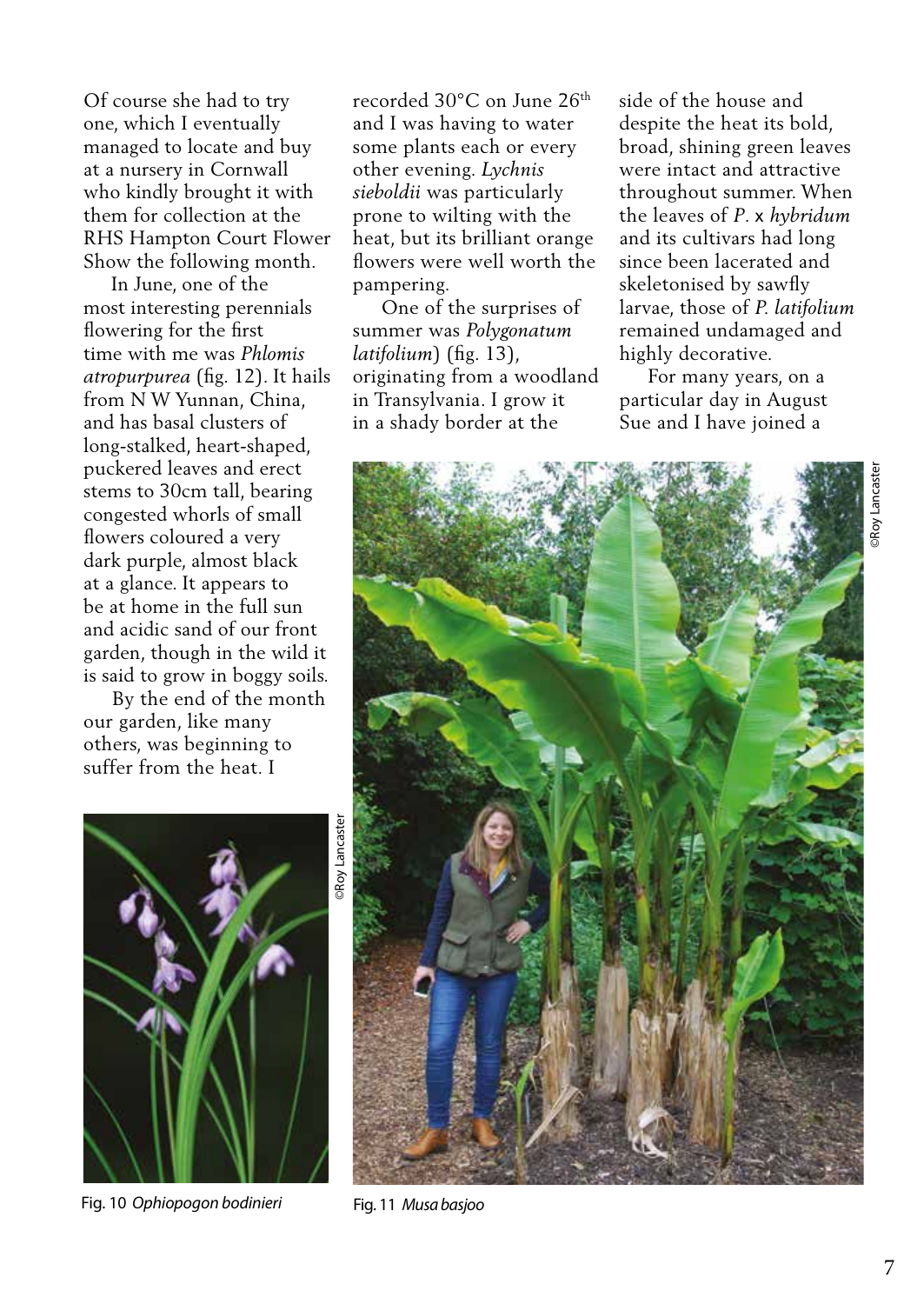

Fig. 12 *Phlomis atropurpurea*



Fig. 13 *Polygonatum latifolium* 



Fig. 14 *Eucomis* 'Leia'

friend for a walk on the Isle of Wight in memory of our friend's late wife who loved the island. We take the ferry from Lymington to Yarmouth where our walk, on a circular coastal route, begins and ends. Last year on our returning to the ferry we passed in one of the town's narrow streets a small general store outside of which was a stand displaying plants for sale. As we hurried past to reach the terminal, I spotted a tray containing several potted plants of a charming miniature *Eucomis* with dense racemes of reddishpink flowers (fig. 14). It was labelled 'Leia'. "Blow the ferry," I thought, "I must have one of these." It cost me £3.99 and almost cost our place on the ferry as we dashed to the terminal just in time. I later repotted the plant and for two weeks or more it continued in bloom on our patio steps. It belongs to a group of hybrids known as the Aloha Lily Series in which, given its small stature, *E. zambesiaca* has presumably played a part.

 Also on our patio is a plant in a pot named *Fordiophyton faberi* (fig. 15), belonging to the *Tibouchina* family. Given to me as a division by Victoria Wakefield, it is a low-growing perennial, herbaceous with me, with prettily veined leaves and fleshy angular shoots. The flowers when they

appear from September into autumn are a bright cerise pink and though the individual, tear-drop-shaped clusters are relatively small, they pepper the plant to make a colourful, attractive low mound. Not trusting it to be hardy, I keep it under glass through winter.

 In September, too, we paid a visit to Walmer Castle in Kent where we were fortunate enough to meet the Head Gardener, Mark Bent, and his staff. Mark gave us a tour of the gardens which I will remember for its excellent maintenance and its inspired use of exotic foliage in The Queen Mother's garden, especially *Melianthus major*  and *Ensete ventricosum*. The herbaceous borders too we found impressive.

 A visit in October to Orticolario, an annual flower show held in the grounds of the Villa Erba at Cernobbio on the shores of Lake Como in Italy, provided a much-needed break for us. I cannot imagine a more beautiful site for a show, with its lake and mountains and its impressive trees. I was delighted by the range of plants for sale. Indeed, the show's theme plant was *Salvia* and I have never seen so many species and cultivars, shrubby and herbaceous, displayed in one place. Some of the local restaurants also supported the theme with such delicacies as deep-